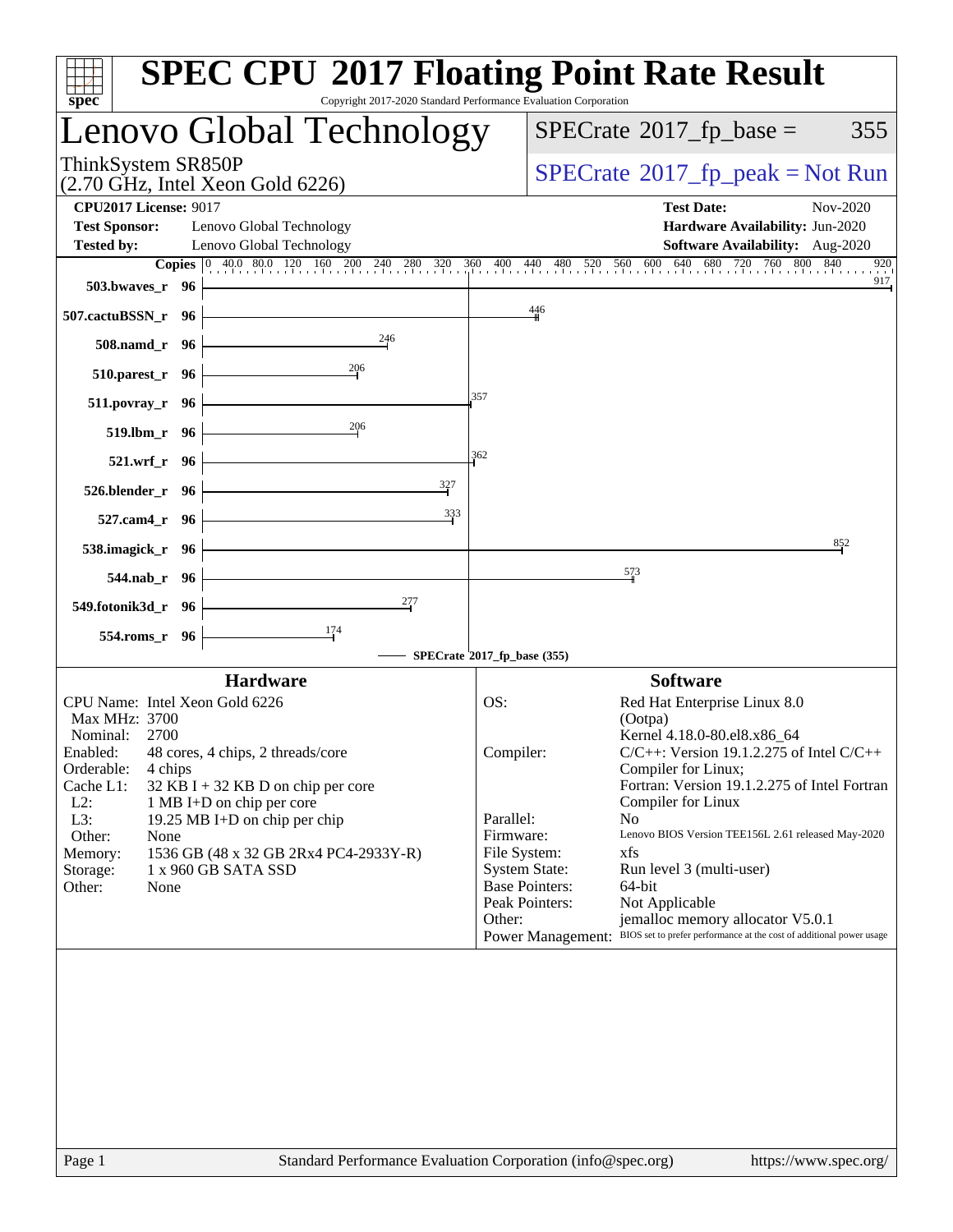

### Lenovo Global Technology

(2.70 GHz, Intel Xeon Gold 6226)

 $SPECTate$ <sup>®</sup>[2017\\_fp\\_base =](http://www.spec.org/auto/cpu2017/Docs/result-fields.html#SPECrate2017fpbase) 355

ThinkSystem SR850P<br>  $\begin{array}{c}\n\sqrt{370} \text{ GHz} \text{ Total} \text{m} \\
\text{SPECTate} \text{2017\_fp\_peak} = \text{Not Run}\n\end{array}$ 

**[CPU2017 License:](http://www.spec.org/auto/cpu2017/Docs/result-fields.html#CPU2017License)** 9017 **[Test Date:](http://www.spec.org/auto/cpu2017/Docs/result-fields.html#TestDate)** Nov-2020

**[Test Sponsor:](http://www.spec.org/auto/cpu2017/Docs/result-fields.html#TestSponsor)** Lenovo Global Technology **[Hardware Availability:](http://www.spec.org/auto/cpu2017/Docs/result-fields.html#HardwareAvailability)** Jun-2020 **[Tested by:](http://www.spec.org/auto/cpu2017/Docs/result-fields.html#Testedby)** Lenovo Global Technology **[Software Availability:](http://www.spec.org/auto/cpu2017/Docs/result-fields.html#SoftwareAvailability)** Aug-2020

#### **[Results Table](http://www.spec.org/auto/cpu2017/Docs/result-fields.html#ResultsTable)**

|                                   |               |                |                | <b>Base</b>    |       |                |       | <b>Peak</b>   |                |              |                |              |                |              |
|-----------------------------------|---------------|----------------|----------------|----------------|-------|----------------|-------|---------------|----------------|--------------|----------------|--------------|----------------|--------------|
| <b>Benchmark</b>                  | <b>Copies</b> | <b>Seconds</b> | Ratio          | <b>Seconds</b> | Ratio | <b>Seconds</b> | Ratio | <b>Copies</b> | <b>Seconds</b> | <b>Ratio</b> | <b>Seconds</b> | <b>Ratio</b> | <b>Seconds</b> | <b>Ratio</b> |
| $503.bwaves_r$                    | 96            | 1048           | 918            | 1050           | 917   | 1050           | 917   |               |                |              |                |              |                |              |
| 507.cactuBSSN r                   | 96            | 274            | 443            | 271            | 448   | 273            | 446   |               |                |              |                |              |                |              |
| $508$ .namd $r$                   | 96            | 371            | 246            | 371            | 246   | 371            | 246   |               |                |              |                |              |                |              |
| 510.parest_r                      | 96            | 1221           | 206            | 1224           | 205   | 1218           | 206   |               |                |              |                |              |                |              |
| 511.povray_r                      | 96            | 629            | 356            | 628            | 357   | 627            | 357   |               |                |              |                |              |                |              |
| 519.1bm r                         | 96            | 491            | 206            | 490            | 206   | 490            | 206   |               |                |              |                |              |                |              |
| $521$ .wrf r                      | 96            | 595            | 362            | 596            | 361   | 594            | 362   |               |                |              |                |              |                |              |
| 526.blender r                     | 96            | 447            | 327            | 449            | 326   | 447            | 327   |               |                |              |                |              |                |              |
| $527$ .cam $4r$                   | 96            | 505            | 333            | 503            | 334   | 504            | 333   |               |                |              |                |              |                |              |
| 538.imagick_r                     | 96            | 280            | 852            | 280            | 853   | 280            | 852   |               |                |              |                |              |                |              |
| 544.nab r                         | 96            | 282            | 573            | 281            | 575   | 283            | 572   |               |                |              |                |              |                |              |
| 549.fotonik3d r                   | 96            | 1353           | 277            | 1349           | 277   | 1353           | 276   |               |                |              |                |              |                |              |
| $554$ .roms_r                     | 96            | 874            | 174            | 874            | 175   | 876            | 174   |               |                |              |                |              |                |              |
| $SPECrate^{\circ}2017$ fp base =  |               |                | 355            |                |       |                |       |               |                |              |                |              |                |              |
| $SPECrate^{\circ}2017$ _fp_peak = |               |                | <b>Not Run</b> |                |       |                |       |               |                |              |                |              |                |              |

Results appear in the [order in which they were run](http://www.spec.org/auto/cpu2017/Docs/result-fields.html#RunOrder). Bold underlined text [indicates a median measurement](http://www.spec.org/auto/cpu2017/Docs/result-fields.html#Median).

### **[Submit Notes](http://www.spec.org/auto/cpu2017/Docs/result-fields.html#SubmitNotes)**

 The numactl mechanism was used to bind copies to processors. The config file option 'submit' was used to generate numactl commands to bind each copy to a specific processor. For details, please see the config file.

### **[Operating System Notes](http://www.spec.org/auto/cpu2017/Docs/result-fields.html#OperatingSystemNotes)**

Stack size set to unlimited using "ulimit -s unlimited"

#### **[Environment Variables Notes](http://www.spec.org/auto/cpu2017/Docs/result-fields.html#EnvironmentVariablesNotes)**

Environment variables set by runcpu before the start of the run: LD\_LIBRARY\_PATH = "/home/cpu2017-1.1.0-ic19.1u2/lib/intel64:/home/cpu2017-1.1.0-ic19.1u2/j e5.0.1-64" MALLOC\_CONF = "retain:true"

### **[General Notes](http://www.spec.org/auto/cpu2017/Docs/result-fields.html#GeneralNotes)**

 Binaries compiled on a system with 1x Intel Core i9-7980XE CPU + 64GB RAM memory using Redhat Enterprise Linux 8.0 Transparent Huge Pages enabled by default

#### **(Continued on next page)**

Page 2 Standard Performance Evaluation Corporation [\(info@spec.org\)](mailto:info@spec.org) <https://www.spec.org/>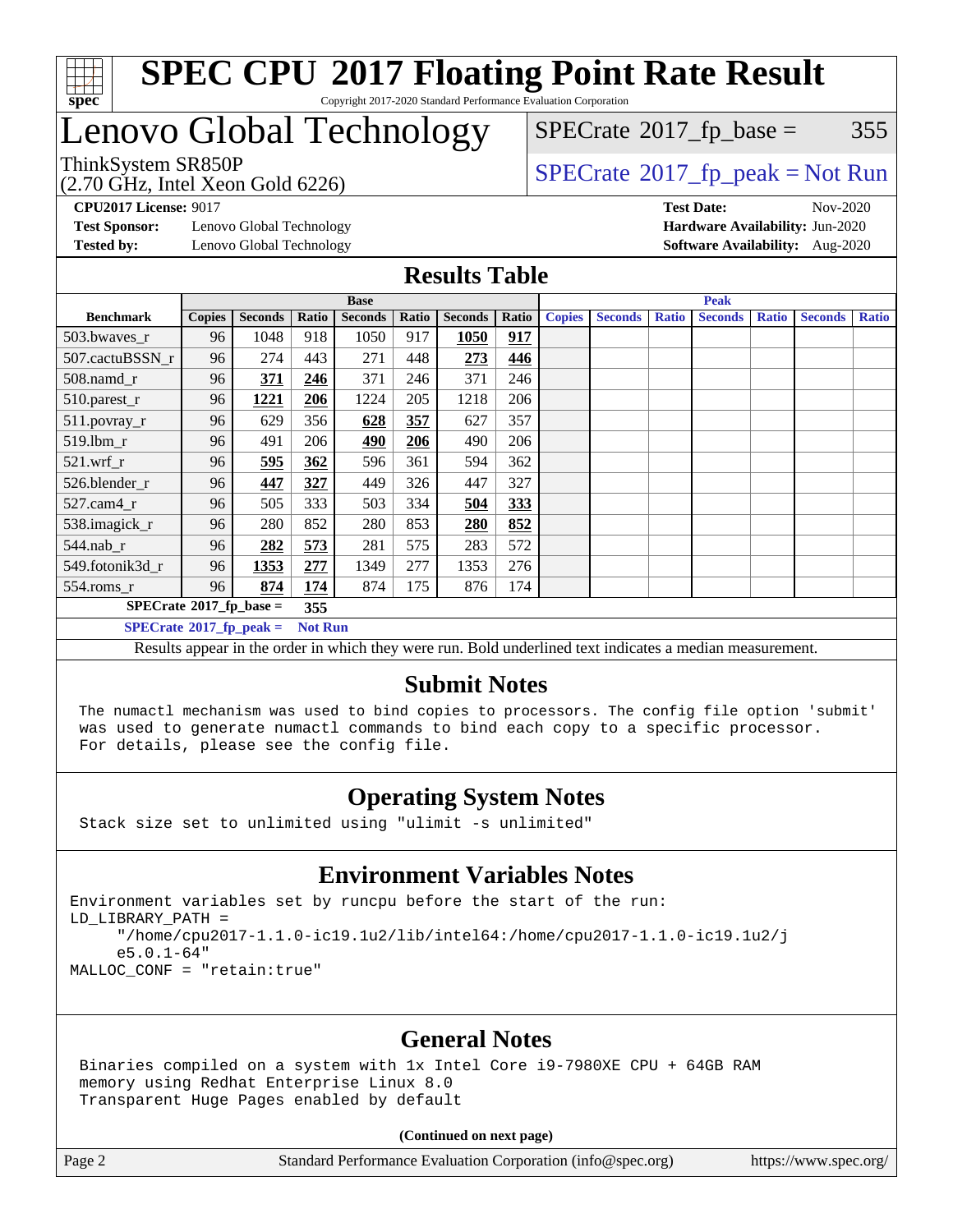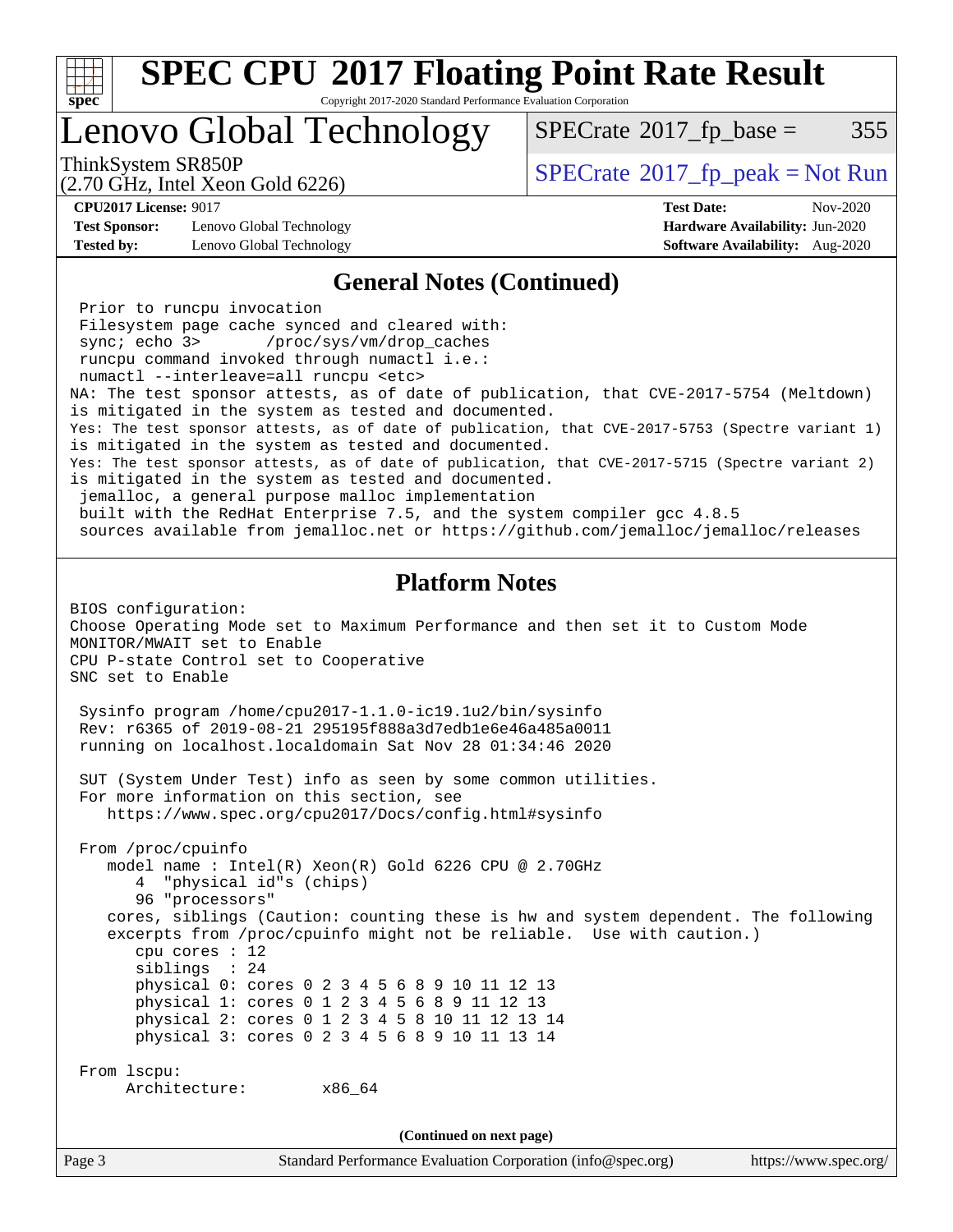

Copyright 2017-2020 Standard Performance Evaluation Corporation

Lenovo Global Technology

 $SPECTate@2017_fp\_base = 355$ 

(2.70 GHz, Intel Xeon Gold 6226)

ThinkSystem SR850P<br>  $(2.70 \text{ GHz})$  Intel Yeon Gold 6226)

**[Test Sponsor:](http://www.spec.org/auto/cpu2017/Docs/result-fields.html#TestSponsor)** Lenovo Global Technology **[Hardware Availability:](http://www.spec.org/auto/cpu2017/Docs/result-fields.html#HardwareAvailability)** Jun-2020 **[Tested by:](http://www.spec.org/auto/cpu2017/Docs/result-fields.html#Testedby)** Lenovo Global Technology **[Software Availability:](http://www.spec.org/auto/cpu2017/Docs/result-fields.html#SoftwareAvailability)** Aug-2020

**[CPU2017 License:](http://www.spec.org/auto/cpu2017/Docs/result-fields.html#CPU2017License)** 9017 **[Test Date:](http://www.spec.org/auto/cpu2017/Docs/result-fields.html#TestDate)** Nov-2020

#### **[Platform Notes \(Continued\)](http://www.spec.org/auto/cpu2017/Docs/result-fields.html#PlatformNotes)**

| $CPU$ op-mode( $s$ ):<br>Byte Order:               | $32$ -bit, $64$ -bit<br>Little Endian                                                                 |
|----------------------------------------------------|-------------------------------------------------------------------------------------------------------|
| CPU(s):                                            | 96                                                                                                    |
| On-line CPU $(s)$ list: 0-95                       |                                                                                                       |
| Thread(s) per core:                                | 2                                                                                                     |
| $Core(s)$ per socket:                              | 12                                                                                                    |
| Socket(s):                                         | 4                                                                                                     |
| NUMA $node(s)$ :                                   | 8                                                                                                     |
| Vendor ID:                                         | GenuineIntel                                                                                          |
| CPU family:                                        | 6                                                                                                     |
| Model:                                             | 85                                                                                                    |
| Model name:                                        | $Intel(R)$ Xeon $(R)$ Gold 6226 CPU @ 2.70GHz                                                         |
| Stepping:                                          | 7                                                                                                     |
| CPU MHz:                                           | 2089.915                                                                                              |
| CPU max MHz:                                       | 3700.0000                                                                                             |
| CPU min MHz:                                       | 1200.0000                                                                                             |
| BogoMIPS:                                          | 5400.00                                                                                               |
| Virtualization:                                    | $VT - x$                                                                                              |
| L1d cache:                                         | 32K                                                                                                   |
| Lli cache:                                         | 32K                                                                                                   |
| L2 cache:                                          | 1024K                                                                                                 |
| L3 cache:                                          | 19712K                                                                                                |
| NUMA $node0$ $CPU(s):$                             | $0 - 2$ , 6 – 8, 48 – 50, 54 – 56                                                                     |
| NUMA nodel CPU(s):                                 | $3 - 5, 9 - 11, 51 - 53, 57 - 59$                                                                     |
| NUMA $node2$ $CPU(s):$                             | 12-15, 19, 20, 60-63, 67, 68                                                                          |
| NUMA $node3$ $CPU(s)$ :                            | $16 - 18, 21 - 23, 64 - 66, 69 - 71$                                                                  |
| NUMA $node4$ $CPU(s):$                             | 24-27, 30, 31, 72-75, 78, 79                                                                          |
| NUMA $node5$ $CPU(s):$                             | 28, 29, 32-35, 76, 77, 80-83                                                                          |
| NUMA $node6$ $CPU(s):$<br>NUMA $node7$ CPU $(s)$ : | $36 - 38, 42 - 44, 84 - 86, 90 - 92$                                                                  |
| Flaqs:                                             | $39 - 41, 45 - 47, 87 - 89, 93 - 95$<br>fpu vme de pse tsc msr pae mce cx8 apic sep mtrr pge mca cmov |
|                                                    | pat pse36 clflush dts acpi mmx fxsr sse sse2 ss ht tm pbe syscall nx pdpelgb rdtscp                   |
|                                                    | lm constant_tsc art arch_perfmon pebs bts rep_good nopl xtopology nonstop_tsc cpuid                   |
|                                                    | aperfmperf pni pclmulqdq dtes64 monitor ds_cpl vmx smx est tm2 ssse3 sdbg fma cx16                    |
|                                                    | xtpr pdcm pcid dca sse4_1 sse4_2 x2apic movbe popcnt tsc_deadline_timer aes xsave                     |
|                                                    | avx f16c rdrand lahf_lm abm 3dnowprefetch cpuid_fault epb cat_13 cdp_13                               |
|                                                    | invpcid_single intel_ppin ssbd mba ibrs ibpb stibp ibrs_enhanced tpr_shadow vnmi                      |
|                                                    | flexpriority ept vpid fsgsbase tsc_adjust bmil hle avx2 smep bmi2 erms invpcid rtm                    |
|                                                    | cqm mpx rdt_a avx512f avx512dq rdseed adx smap clflushopt clwb intel_pt avx512cd                      |
|                                                    | avx512bw avx512vl xsaveopt xsavec xgetbvl xsaves cqm_llc cqm_occup_llc cqm_mbm_total                  |
|                                                    | cqm_mbm_local dtherm ida arat pln pts hwp hwp_act_window hwp_epp hwp_pkg_req pku                      |
|                                                    | ospke avx512_vnni flush_l1d arch_capabilities                                                         |
|                                                    |                                                                                                       |
| /proc/cpuinfo cache data                           |                                                                                                       |
| cache size : 19712 KB                              |                                                                                                       |
| From numactl --hardware                            | WARNING: a numactl 'node' might or might not correspond to a                                          |
|                                                    |                                                                                                       |

**(Continued on next page)**

Page 4 Standard Performance Evaluation Corporation [\(info@spec.org\)](mailto:info@spec.org) <https://www.spec.org/>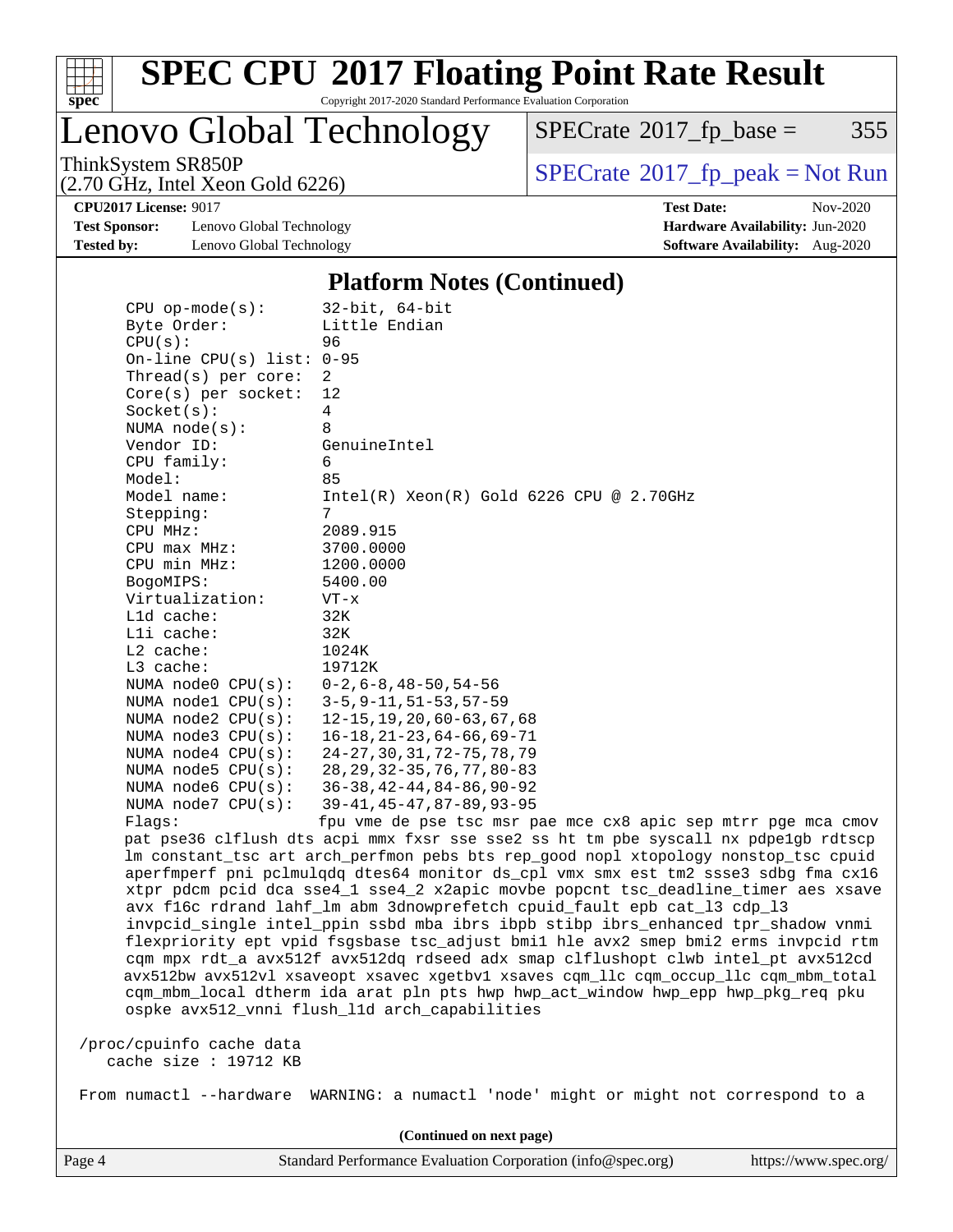

Copyright 2017-2020 Standard Performance Evaluation Corporation

## Lenovo Global Technology

 $SPECTate@2017_fp\_base = 355$ 

(2.70 GHz, Intel Xeon Gold 6226)

**[Test Sponsor:](http://www.spec.org/auto/cpu2017/Docs/result-fields.html#TestSponsor)** Lenovo Global Technology **[Hardware Availability:](http://www.spec.org/auto/cpu2017/Docs/result-fields.html#HardwareAvailability)** Jun-2020 **[Tested by:](http://www.spec.org/auto/cpu2017/Docs/result-fields.html#Testedby)** Lenovo Global Technology **[Software Availability:](http://www.spec.org/auto/cpu2017/Docs/result-fields.html#SoftwareAvailability)** Aug-2020

ThinkSystem SR850P<br>  $(2.70 \text{ GHz})$  Intel Yeon Gold 6226)

**[CPU2017 License:](http://www.spec.org/auto/cpu2017/Docs/result-fields.html#CPU2017License)** 9017 **[Test Date:](http://www.spec.org/auto/cpu2017/Docs/result-fields.html#TestDate)** Nov-2020

### **[Platform Notes \(Continued\)](http://www.spec.org/auto/cpu2017/Docs/result-fields.html#PlatformNotes)**

| physical chip.                                   |                                 |          |                          |  |
|--------------------------------------------------|---------------------------------|----------|--------------------------|--|
| available: 8 nodes (0-7)                         |                                 |          |                          |  |
| node 0 cpus: 0 1 2 6 7 8 48 49 50 54 55 56       |                                 |          |                          |  |
| node 0 size: 193150 MB                           |                                 |          |                          |  |
| node 0 free: 192913 MB                           |                                 |          |                          |  |
| node 1 cpus: 3 4 5 9 10 11 51 52 53 57 58 59     |                                 |          |                          |  |
| node 1 size: 193533 MB                           |                                 |          |                          |  |
| node 1 free: 193283 MB                           |                                 |          |                          |  |
| node 2 cpus: 12 13 14 15 19 20 60 61 62 63 67 68 |                                 |          |                          |  |
| node 2 size: 193533 MB                           |                                 |          |                          |  |
| node 2 free: 193340 MB                           |                                 |          |                          |  |
| node 3 cpus: 16 17 18 21 22 23 64 65 66 69 70 71 |                                 |          |                          |  |
| node 3 size: 193533 MB                           |                                 |          |                          |  |
| node 3 free: 193367 MB                           |                                 |          |                          |  |
| node 4 cpus: 24 25 26 27 30 31 72 73 74 75 78 79 |                                 |          |                          |  |
| node 4 size: 193533 MB                           |                                 |          |                          |  |
| node 4 free: 192506 MB                           |                                 |          |                          |  |
| node 5 cpus: 28 29 32 33 34 35 76 77 80 81 82 83 |                                 |          |                          |  |
| node 5 size: 193508 MB                           |                                 |          |                          |  |
| node 5 free: 193335 MB                           |                                 |          |                          |  |
| node 6 cpus: 36 37 38 42 43 44 84 85 86 90 91 92 |                                 |          |                          |  |
| node 6 size: 193533 MB                           |                                 |          |                          |  |
| node 6 free: 193351 MB                           |                                 |          |                          |  |
| node 7 cpus: 39 40 41 45 46 47 87 88 89 93 94 95 |                                 |          |                          |  |
| node 7 size: 193532 MB                           |                                 |          |                          |  |
| node 7 free: 193360 MB                           |                                 |          |                          |  |
| node distances:                                  |                                 |          |                          |  |
| node 0 1 2 3 4 5                                 |                                 | 6 7      |                          |  |
| 0:<br>10                                         | 11  21  21  21                  | 21  21   | 21                       |  |
| 1:<br>11                                         | 10 21<br>21 21                  | 21<br>21 | 21                       |  |
| 2:<br>21                                         | $21 \quad 10$<br>11 21          | 21<br>21 | 21                       |  |
| 3:<br>21                                         | 10 21<br>21 11                  | 21<br>21 | 21                       |  |
| 21<br>4:                                         | 21 21<br>21 10                  | 11<br>21 | 21                       |  |
| 5:<br>21                                         | 21 21<br>21<br>11               | 10<br>21 | 21                       |  |
| 21<br>6:                                         | 21<br>21  21<br>21              | 21<br>10 | 11                       |  |
| 7:<br>21                                         | 21 21<br>21<br>21               | 21 11    | $10$                     |  |
|                                                  |                                 |          |                          |  |
| From /proc/meminfo                               |                                 |          |                          |  |
| MemTotal:                                        | 1585007748 kB                   |          |                          |  |
| HugePages_Total:                                 |                                 | 0        |                          |  |
| Hugepagesize:                                    |                                 | 2048 kB  |                          |  |
|                                                  |                                 |          |                          |  |
| From /etc/*release* /etc/*version*               |                                 |          |                          |  |
| os-release:                                      |                                 |          |                          |  |
|                                                  | NAME="Red Hat Enterprise Linux" |          |                          |  |
|                                                  | VERSION="8.0 (Ootpa)"           |          |                          |  |
| $ID="rhe1"$                                      |                                 |          |                          |  |
|                                                  |                                 |          |                          |  |
|                                                  |                                 |          |                          |  |
|                                                  |                                 |          | (Continued on next page) |  |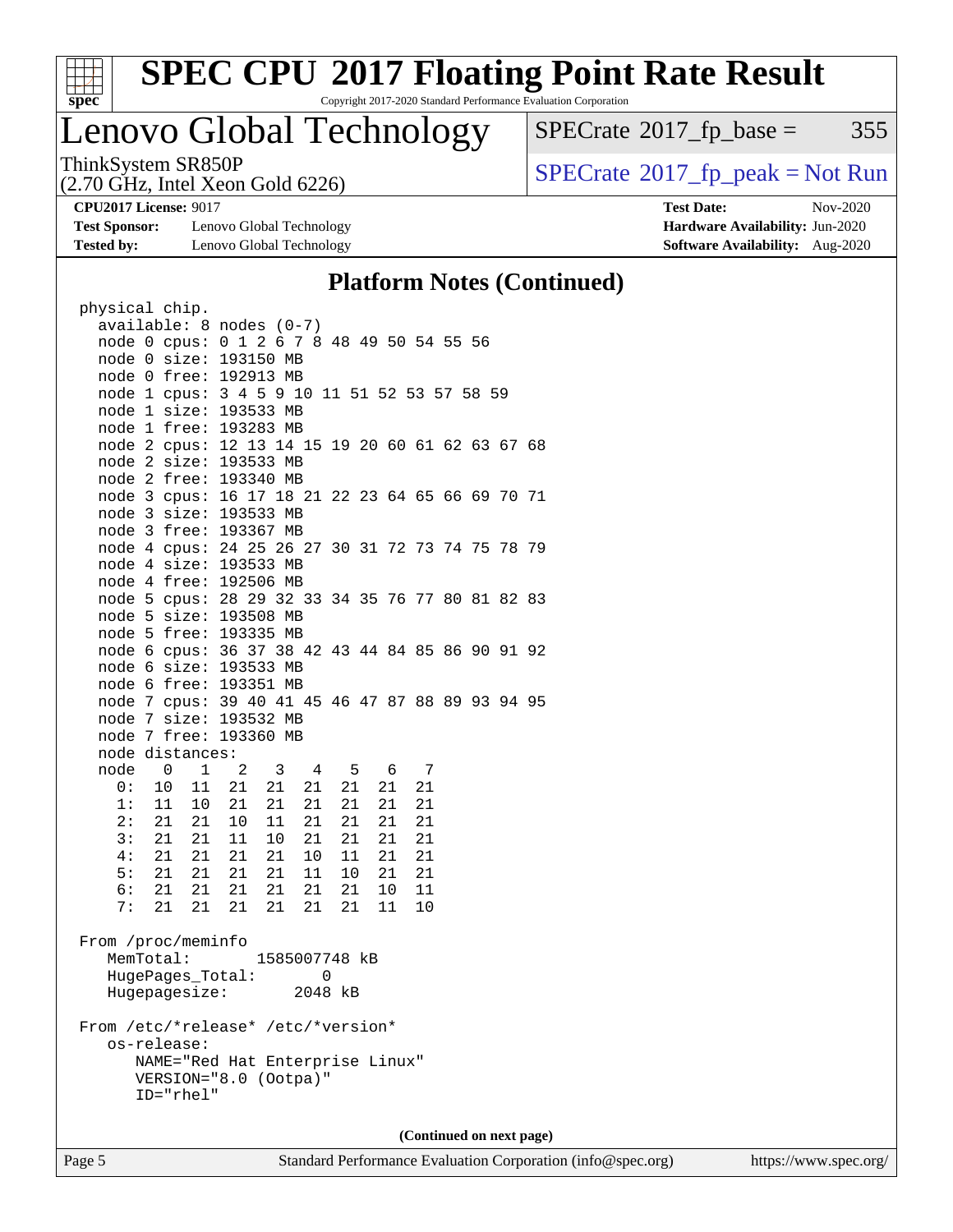

Copyright 2017-2020 Standard Performance Evaluation Corporation

Lenovo Global Technology

 $SPECTate$ <sup>®</sup>[2017\\_fp\\_base =](http://www.spec.org/auto/cpu2017/Docs/result-fields.html#SPECrate2017fpbase) 355

(2.70 GHz, Intel Xeon Gold 6226)

ThinkSystem SR850P<br>  $\begin{array}{c}\n\text{SPECrate} \textcirc 2017 \text{ fp } peak = Not Run\n\end{array}$  $\begin{array}{c}\n\text{SPECrate} \textcirc 2017 \text{ fp } peak = Not Run\n\end{array}$  $\begin{array}{c}\n\text{SPECrate} \textcirc 2017 \text{ fp } peak = Not Run\n\end{array}$ 

**[Test Sponsor:](http://www.spec.org/auto/cpu2017/Docs/result-fields.html#TestSponsor)** Lenovo Global Technology **[Hardware Availability:](http://www.spec.org/auto/cpu2017/Docs/result-fields.html#HardwareAvailability)** Jun-2020 **[Tested by:](http://www.spec.org/auto/cpu2017/Docs/result-fields.html#Testedby)** Lenovo Global Technology **[Software Availability:](http://www.spec.org/auto/cpu2017/Docs/result-fields.html#SoftwareAvailability)** Aug-2020

**[CPU2017 License:](http://www.spec.org/auto/cpu2017/Docs/result-fields.html#CPU2017License)** 9017 **[Test Date:](http://www.spec.org/auto/cpu2017/Docs/result-fields.html#TestDate)** Nov-2020

#### **[Platform Notes \(Continued\)](http://www.spec.org/auto/cpu2017/Docs/result-fields.html#PlatformNotes)**

 ID\_LIKE="fedora" VERSION\_ID="8.0" PLATFORM\_ID="platform:el8" PRETTY\_NAME="Red Hat Enterprise Linux 8.0 (Ootpa)" ANSI\_COLOR="0;31" redhat-release: Red Hat Enterprise Linux release 8.0 (Ootpa) system-release: Red Hat Enterprise Linux release 8.0 (Ootpa) system-release-cpe: cpe:/o:redhat:enterprise\_linux:8.0:ga uname -a: Linux localhost.localdomain 4.18.0-80.el8.x86\_64 #1 SMP Wed Mar 13 12:02:46 UTC 2019 x86\_64 x86\_64 x86\_64 GNU/Linux Kernel self-reported vulnerability status: CVE-2018-3620 (L1 Terminal Fault): Not affected Microarchitectural Data Sampling: No status reported CVE-2017-5754 (Meltdown): Not affected CVE-2018-3639 (Speculative Store Bypass): Mitigation: Speculative Store Bypass disabled via prctl and seccomp CVE-2017-5753 (Spectre variant 1): Mitigation: \_\_user pointer sanitization CVE-2017-5715 (Spectre variant 2): Mitigation: Enhanced IBRS, IBPB: conditional, RSB filling run-level 3 Nov 28 01:33 SPEC is set to: /home/cpu2017-1.1.0-ic19.1u2<br>Filesystem Type Size Used Avail Use Type Size Used Avail Use% Mounted on /dev/sda4 xfs 839G 65G 774G 8% /home From /sys/devices/virtual/dmi/id BIOS: Lenovo -[TEE156L-2.61]- 05/20/2020 Vendor: Lenovo Product: ThinkSystem SR850P -[7D2HCTO1WW]- Product Family: ThinkSystem Serial: 1234567890 Additional information from dmidecode follows. WARNING: Use caution when you interpret this section. The 'dmidecode' program reads system data which is "intended to allow hardware to be accurately determined", but the intent may not be met, as there are frequent changes to hardware, firmware, and the "DMTF SMBIOS" standard. Memory: 48x Samsung M393A4K40CB2-CVF 32 GB 2 rank 2933 (End of data from sysinfo program)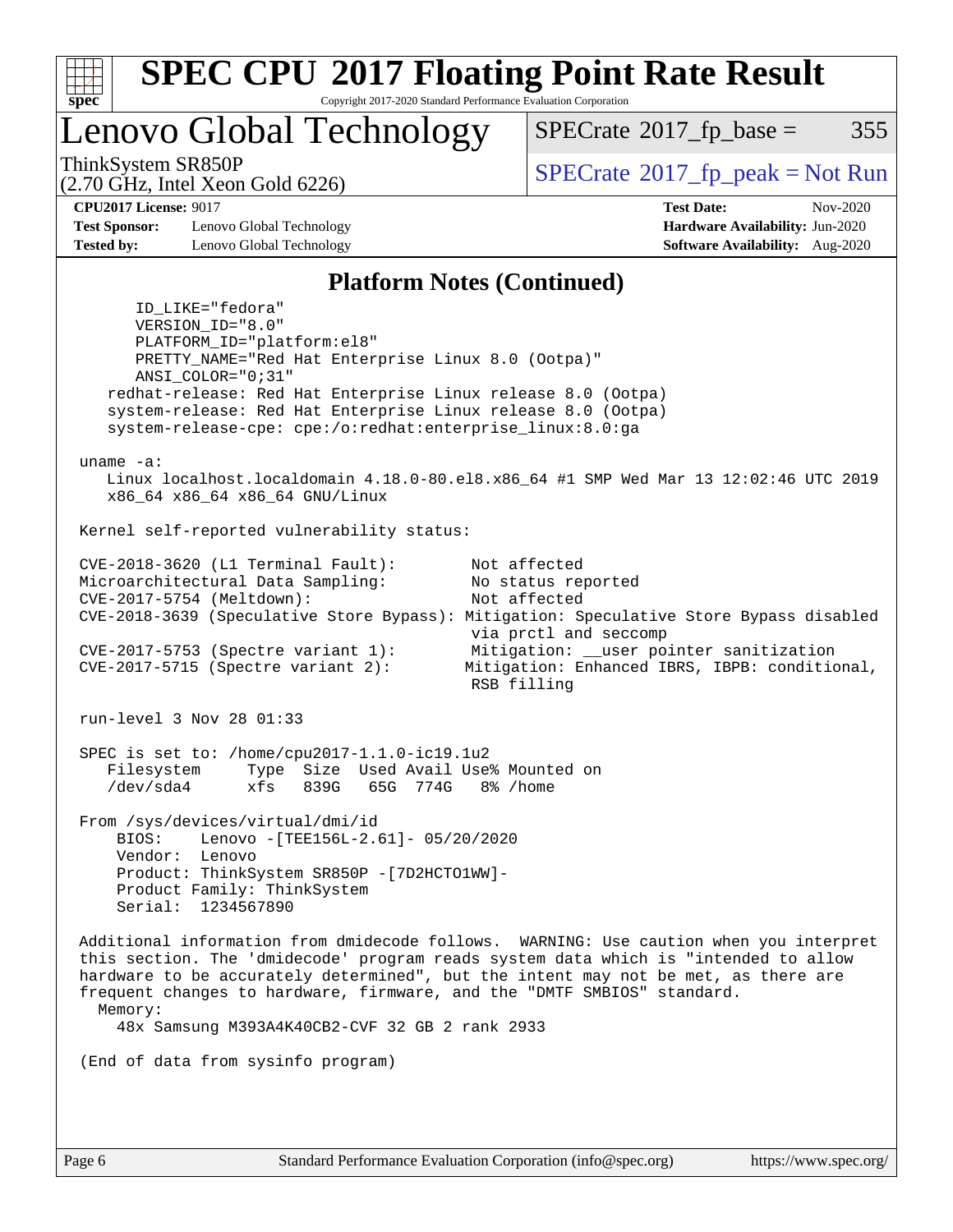

Copyright 2017-2020 Standard Performance Evaluation Corporation

Lenovo Global Technology

 $SPECrate@2017_fp\_base = 355$  $SPECrate@2017_fp\_base = 355$ 

(2.70 GHz, Intel Xeon Gold 6226)

ThinkSystem SR850P<br>  $(2.70 \text{ GHz})$  Intel Yeon Gold 6226)

**[CPU2017 License:](http://www.spec.org/auto/cpu2017/Docs/result-fields.html#CPU2017License)** 9017

**[Test Sponsor:](http://www.spec.org/auto/cpu2017/Docs/result-fields.html#TestSponsor)** Lenovo Global Technology **[Tested by:](http://www.spec.org/auto/cpu2017/Docs/result-fields.html#Testedby)** Lenovo Global Technology **[Software Availability:](http://www.spec.org/auto/cpu2017/Docs/result-fields.html#SoftwareAvailability)** Aug-2020

| <b>Test Date:</b>               | Nov-2020 |
|---------------------------------|----------|
| Hardware Availability: Jun-2020 |          |
| $\mathbf{C}$                    |          |

### **[Compiler Version Notes](http://www.spec.org/auto/cpu2017/Docs/result-fields.html#CompilerVersionNotes)**

| 519.1bm_r(base) 538.imagick_r(base) 544.nab_r(base)<br>C                                                                                                                                                                                                                                                                                            |  |  |  |  |  |
|-----------------------------------------------------------------------------------------------------------------------------------------------------------------------------------------------------------------------------------------------------------------------------------------------------------------------------------------------------|--|--|--|--|--|
| Intel(R) C Compiler for applications running on $Intel(R) 64$ , Version<br>19.1.2.275 Build 20200604                                                                                                                                                                                                                                                |  |  |  |  |  |
| Copyright (C) 1985-2020 Intel Corporation. All rights reserved.                                                                                                                                                                                                                                                                                     |  |  |  |  |  |
|                                                                                                                                                                                                                                                                                                                                                     |  |  |  |  |  |
| 508. namd $r(base)$ 510. parest $r(base)$<br>$C++$                                                                                                                                                                                                                                                                                                  |  |  |  |  |  |
| $Intel(R)$ C++ Compiler for applications running on $Intel(R)$ 64, Version<br>19.1.2.275 Build 20200604<br>Copyright (C) 1985-2020 Intel Corporation. All rights reserved.                                                                                                                                                                          |  |  |  |  |  |
| ==========================<br>  511.povray_r(base) 526.blender_r(base)<br>C++, C                                                                                                                                                                                                                                                                    |  |  |  |  |  |
| Intel(R) $C++$ Compiler for applications running on Intel(R) 64, Version<br>19.1.2.275 Build 20200604<br>Copyright (C) 1985-2020 Intel Corporation. All rights reserved.<br>Intel(R) C Compiler for applications running on $Intel(R) 64$ , Version<br>19.1.2.275 Build 20200604<br>Copyright (C) 1985-2020 Intel Corporation. All rights reserved. |  |  |  |  |  |
| $C++$ , C, Fortran   507.cactuBSSN_r(base)                                                                                                                                                                                                                                                                                                          |  |  |  |  |  |
| Intel(R) $C++$ Compiler for applications running on Intel(R) 64, Version<br>19.1.2.275 Build 20200604<br>Copyright (C) 1985-2020 Intel Corporation. All rights reserved.<br>Intel(R) C Compiler for applications running on $Intel(R) 64$ , Version                                                                                                 |  |  |  |  |  |
| 19.1.2.275 Build 20200604<br>Copyright (C) 1985-2020 Intel Corporation. All rights reserved.<br>$Intel(R)$ Fortran Intel(R) 64 Compiler for applications running on Intel(R)<br>64, Version 19.1.2.275 Build 20200623<br>Copyright (C) 1985-2020 Intel Corporation. All rights reserved.                                                            |  |  |  |  |  |
| 503.bwaves_r(base) 549.fotonik3d_r(base) 554.roms_r(base)<br>Fortran                                                                                                                                                                                                                                                                                |  |  |  |  |  |
| Intel(R) Fortran Intel(R) 64 Compiler for applications running on $Intel(R)$<br>64, Version 19.1.2.275 Build 20200623<br>Copyright (C) 1985-2020 Intel Corporation. All rights reserved.                                                                                                                                                            |  |  |  |  |  |
| (Continued on next page)                                                                                                                                                                                                                                                                                                                            |  |  |  |  |  |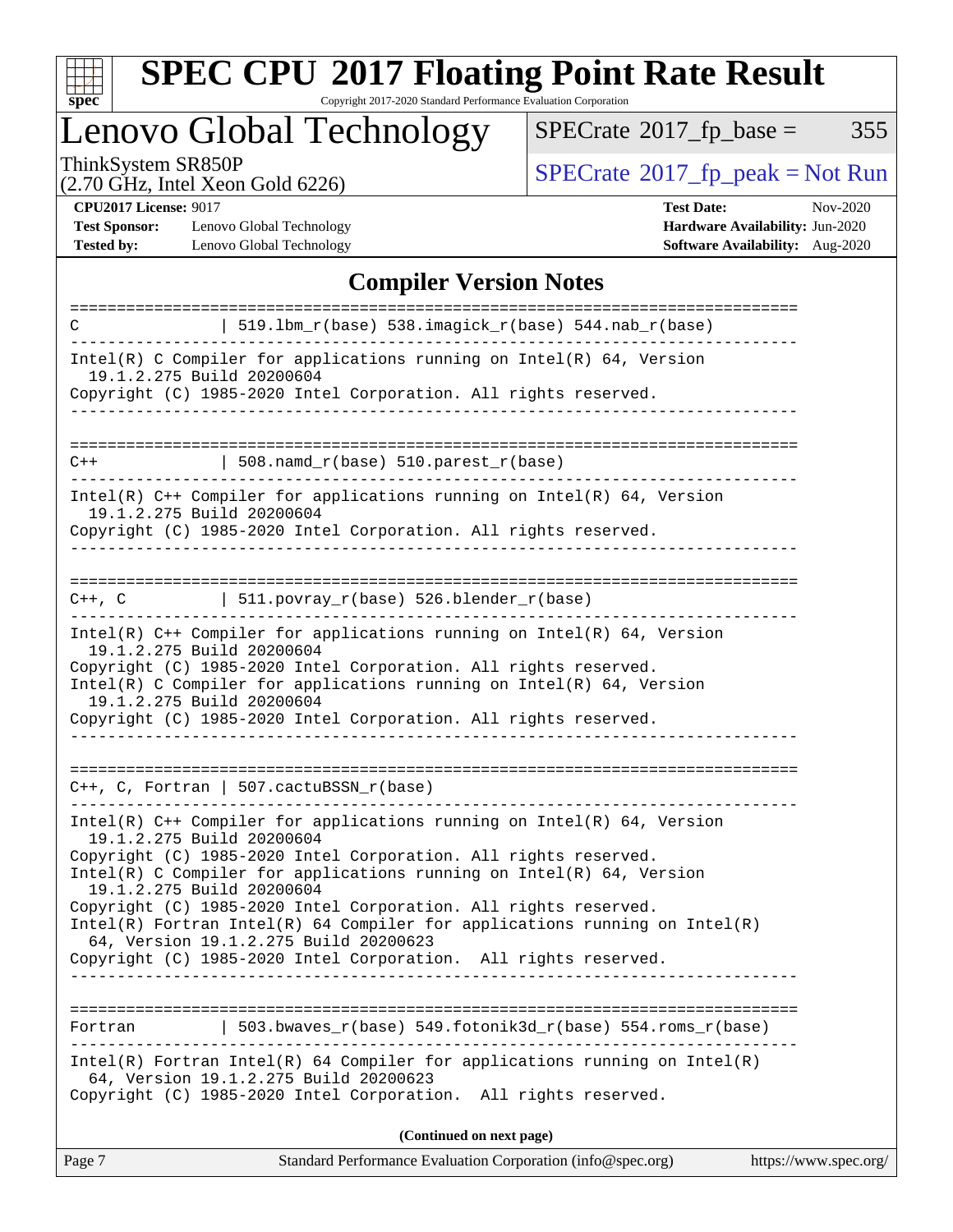

### Lenovo Global Technology

 $SPECTate$ <sup>®</sup>[2017\\_fp\\_base =](http://www.spec.org/auto/cpu2017/Docs/result-fields.html#SPECrate2017fpbase) 355

(2.70 GHz, Intel Xeon Gold 6226)

ThinkSystem SR850P<br>  $\begin{array}{c} \text{SPECTR}_{20} \text{SVD} \\ \text{SPECTR}_{20} \text{SVD} \end{array}$  [SPECrate](http://www.spec.org/auto/cpu2017/Docs/result-fields.html#SPECrate2017fppeak)®[2017\\_fp\\_peak = N](http://www.spec.org/auto/cpu2017/Docs/result-fields.html#SPECrate2017fppeak)ot Run

**[Test Sponsor:](http://www.spec.org/auto/cpu2017/Docs/result-fields.html#TestSponsor)** Lenovo Global Technology **[Hardware Availability:](http://www.spec.org/auto/cpu2017/Docs/result-fields.html#HardwareAvailability)** Jun-2020 **[Tested by:](http://www.spec.org/auto/cpu2017/Docs/result-fields.html#Testedby)** Lenovo Global Technology **[Software Availability:](http://www.spec.org/auto/cpu2017/Docs/result-fields.html#SoftwareAvailability)** Aug-2020

**[CPU2017 License:](http://www.spec.org/auto/cpu2017/Docs/result-fields.html#CPU2017License)** 9017 **[Test Date:](http://www.spec.org/auto/cpu2017/Docs/result-fields.html#TestDate)** Nov-2020

### **[Compiler Version Notes \(Continued\)](http://www.spec.org/auto/cpu2017/Docs/result-fields.html#CompilerVersionNotes)**

==============================================================================

Fortran, C | 521.wrf\_r(base) 527.cam4\_r(base) ------------------------------------------------------------------------------

Intel(R) Fortran Intel(R) 64 Compiler for applications running on Intel(R) 64, Version 19.1.2.275 Build 20200623 Copyright (C) 1985-2020 Intel Corporation. All rights reserved. Intel(R) C Compiler for applications running on Intel(R) 64, Version 19.1.2.275 Build 20200604

------------------------------------------------------------------------------

Copyright (C) 1985-2020 Intel Corporation. All rights reserved.

------------------------------------------------------------------------------

### **[Base Compiler Invocation](http://www.spec.org/auto/cpu2017/Docs/result-fields.html#BaseCompilerInvocation)**

[C benchmarks](http://www.spec.org/auto/cpu2017/Docs/result-fields.html#Cbenchmarks): [icc](http://www.spec.org/cpu2017/results/res2020q4/cpu2017-20201207-24519.flags.html#user_CCbase_intel_icc_66fc1ee009f7361af1fbd72ca7dcefbb700085f36577c54f309893dd4ec40d12360134090235512931783d35fd58c0460139e722d5067c5574d8eaf2b3e37e92)

[C++ benchmarks:](http://www.spec.org/auto/cpu2017/Docs/result-fields.html#CXXbenchmarks) [icpc](http://www.spec.org/cpu2017/results/res2020q4/cpu2017-20201207-24519.flags.html#user_CXXbase_intel_icpc_c510b6838c7f56d33e37e94d029a35b4a7bccf4766a728ee175e80a419847e808290a9b78be685c44ab727ea267ec2f070ec5dc83b407c0218cded6866a35d07)

[Fortran benchmarks](http://www.spec.org/auto/cpu2017/Docs/result-fields.html#Fortranbenchmarks): [ifort](http://www.spec.org/cpu2017/results/res2020q4/cpu2017-20201207-24519.flags.html#user_FCbase_intel_ifort_8111460550e3ca792625aed983ce982f94888b8b503583aa7ba2b8303487b4d8a21a13e7191a45c5fd58ff318f48f9492884d4413fa793fd88dd292cad7027ca)

[Benchmarks using both Fortran and C](http://www.spec.org/auto/cpu2017/Docs/result-fields.html#BenchmarksusingbothFortranandC): [ifort](http://www.spec.org/cpu2017/results/res2020q4/cpu2017-20201207-24519.flags.html#user_CC_FCbase_intel_ifort_8111460550e3ca792625aed983ce982f94888b8b503583aa7ba2b8303487b4d8a21a13e7191a45c5fd58ff318f48f9492884d4413fa793fd88dd292cad7027ca) [icc](http://www.spec.org/cpu2017/results/res2020q4/cpu2017-20201207-24519.flags.html#user_CC_FCbase_intel_icc_66fc1ee009f7361af1fbd72ca7dcefbb700085f36577c54f309893dd4ec40d12360134090235512931783d35fd58c0460139e722d5067c5574d8eaf2b3e37e92)

[Benchmarks using both C and C++](http://www.spec.org/auto/cpu2017/Docs/result-fields.html#BenchmarksusingbothCandCXX): [icpc](http://www.spec.org/cpu2017/results/res2020q4/cpu2017-20201207-24519.flags.html#user_CC_CXXbase_intel_icpc_c510b6838c7f56d33e37e94d029a35b4a7bccf4766a728ee175e80a419847e808290a9b78be685c44ab727ea267ec2f070ec5dc83b407c0218cded6866a35d07) [icc](http://www.spec.org/cpu2017/results/res2020q4/cpu2017-20201207-24519.flags.html#user_CC_CXXbase_intel_icc_66fc1ee009f7361af1fbd72ca7dcefbb700085f36577c54f309893dd4ec40d12360134090235512931783d35fd58c0460139e722d5067c5574d8eaf2b3e37e92)

[Benchmarks using Fortran, C, and C++:](http://www.spec.org/auto/cpu2017/Docs/result-fields.html#BenchmarksusingFortranCandCXX) [icpc](http://www.spec.org/cpu2017/results/res2020q4/cpu2017-20201207-24519.flags.html#user_CC_CXX_FCbase_intel_icpc_c510b6838c7f56d33e37e94d029a35b4a7bccf4766a728ee175e80a419847e808290a9b78be685c44ab727ea267ec2f070ec5dc83b407c0218cded6866a35d07) [icc](http://www.spec.org/cpu2017/results/res2020q4/cpu2017-20201207-24519.flags.html#user_CC_CXX_FCbase_intel_icc_66fc1ee009f7361af1fbd72ca7dcefbb700085f36577c54f309893dd4ec40d12360134090235512931783d35fd58c0460139e722d5067c5574d8eaf2b3e37e92) [ifort](http://www.spec.org/cpu2017/results/res2020q4/cpu2017-20201207-24519.flags.html#user_CC_CXX_FCbase_intel_ifort_8111460550e3ca792625aed983ce982f94888b8b503583aa7ba2b8303487b4d8a21a13e7191a45c5fd58ff318f48f9492884d4413fa793fd88dd292cad7027ca)

### **[Base Portability Flags](http://www.spec.org/auto/cpu2017/Docs/result-fields.html#BasePortabilityFlags)**

 503.bwaves\_r: [-DSPEC\\_LP64](http://www.spec.org/cpu2017/results/res2020q4/cpu2017-20201207-24519.flags.html#suite_basePORTABILITY503_bwaves_r_DSPEC_LP64) 507.cactuBSSN\_r: [-DSPEC\\_LP64](http://www.spec.org/cpu2017/results/res2020q4/cpu2017-20201207-24519.flags.html#suite_basePORTABILITY507_cactuBSSN_r_DSPEC_LP64) 508.namd\_r: [-DSPEC\\_LP64](http://www.spec.org/cpu2017/results/res2020q4/cpu2017-20201207-24519.flags.html#suite_basePORTABILITY508_namd_r_DSPEC_LP64) 510.parest\_r: [-DSPEC\\_LP64](http://www.spec.org/cpu2017/results/res2020q4/cpu2017-20201207-24519.flags.html#suite_basePORTABILITY510_parest_r_DSPEC_LP64) 511.povray\_r: [-DSPEC\\_LP64](http://www.spec.org/cpu2017/results/res2020q4/cpu2017-20201207-24519.flags.html#suite_basePORTABILITY511_povray_r_DSPEC_LP64) 519.lbm\_r: [-DSPEC\\_LP64](http://www.spec.org/cpu2017/results/res2020q4/cpu2017-20201207-24519.flags.html#suite_basePORTABILITY519_lbm_r_DSPEC_LP64) 521.wrf\_r: [-DSPEC\\_LP64](http://www.spec.org/cpu2017/results/res2020q4/cpu2017-20201207-24519.flags.html#suite_basePORTABILITY521_wrf_r_DSPEC_LP64) [-DSPEC\\_CASE\\_FLAG](http://www.spec.org/cpu2017/results/res2020q4/cpu2017-20201207-24519.flags.html#b521.wrf_r_baseCPORTABILITY_DSPEC_CASE_FLAG) [-convert big\\_endian](http://www.spec.org/cpu2017/results/res2020q4/cpu2017-20201207-24519.flags.html#user_baseFPORTABILITY521_wrf_r_convert_big_endian_c3194028bc08c63ac5d04de18c48ce6d347e4e562e8892b8bdbdc0214820426deb8554edfa529a3fb25a586e65a3d812c835984020483e7e73212c4d31a38223) 526.blender\_r: [-DSPEC\\_LP64](http://www.spec.org/cpu2017/results/res2020q4/cpu2017-20201207-24519.flags.html#suite_basePORTABILITY526_blender_r_DSPEC_LP64) [-DSPEC\\_LINUX](http://www.spec.org/cpu2017/results/res2020q4/cpu2017-20201207-24519.flags.html#b526.blender_r_baseCPORTABILITY_DSPEC_LINUX) [-funsigned-char](http://www.spec.org/cpu2017/results/res2020q4/cpu2017-20201207-24519.flags.html#user_baseCPORTABILITY526_blender_r_force_uchar_40c60f00ab013830e2dd6774aeded3ff59883ba5a1fc5fc14077f794d777847726e2a5858cbc7672e36e1b067e7e5c1d9a74f7176df07886a243d7cc18edfe67)

**(Continued on next page)**

Page 8 Standard Performance Evaluation Corporation [\(info@spec.org\)](mailto:info@spec.org) <https://www.spec.org/>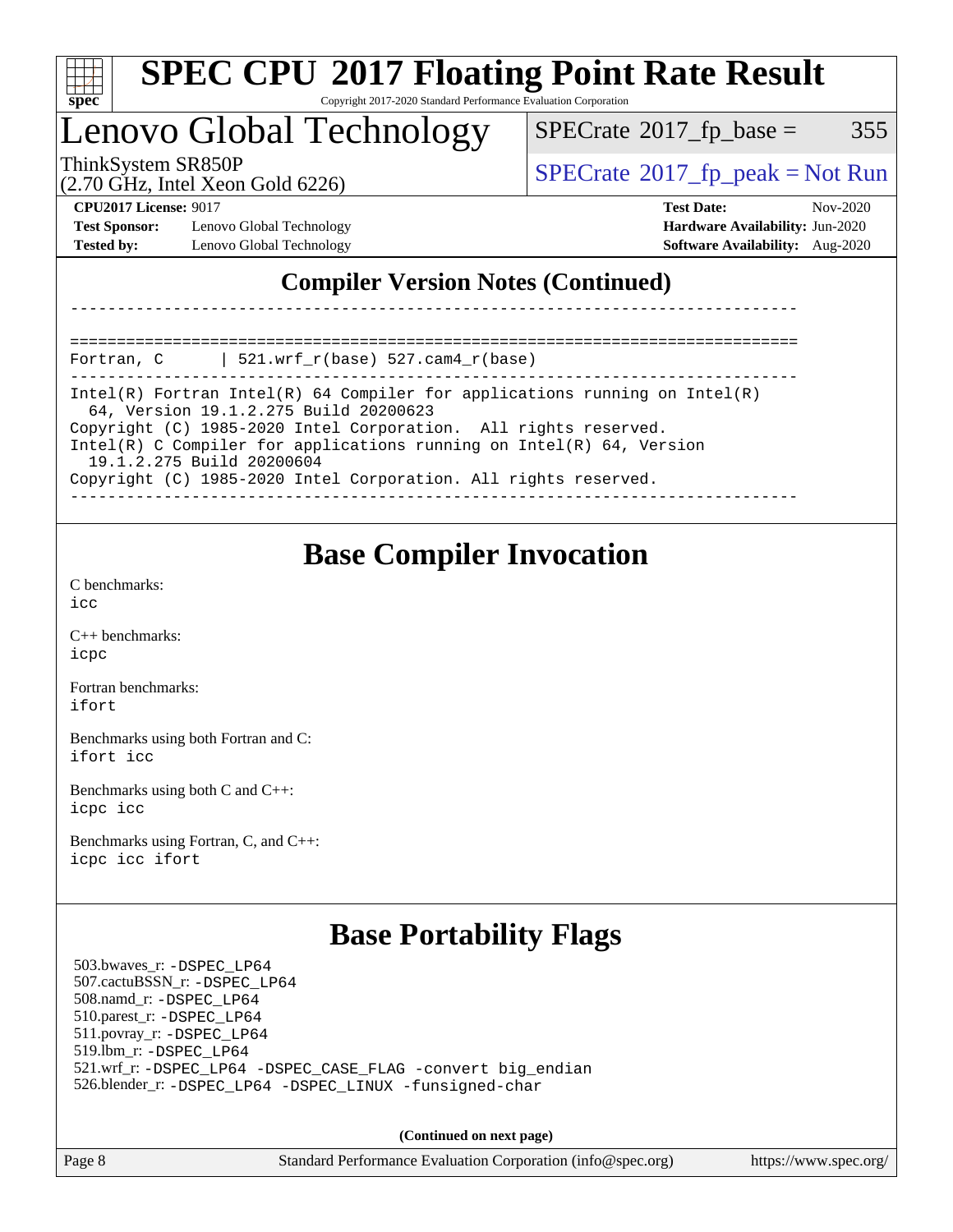

### Lenovo Global Technology

 $SPECTate$ <sup>®</sup>[2017\\_fp\\_base =](http://www.spec.org/auto/cpu2017/Docs/result-fields.html#SPECrate2017fpbase) 355

ThinkSystem SR850P<br>  $SPECTI<sub>2</sub> 30 GHz, Intel Yesn Gold 6226$ <br>  $SPECTI<sub>2</sub> 30 GHz, Intel Yesn Gal 6226$ 

(2.70 GHz, Intel Xeon Gold 6226)

**[Test Sponsor:](http://www.spec.org/auto/cpu2017/Docs/result-fields.html#TestSponsor)** Lenovo Global Technology **[Hardware Availability:](http://www.spec.org/auto/cpu2017/Docs/result-fields.html#HardwareAvailability)** Jun-2020 **[Tested by:](http://www.spec.org/auto/cpu2017/Docs/result-fields.html#Testedby)** Lenovo Global Technology **[Software Availability:](http://www.spec.org/auto/cpu2017/Docs/result-fields.html#SoftwareAvailability)** Aug-2020

**[CPU2017 License:](http://www.spec.org/auto/cpu2017/Docs/result-fields.html#CPU2017License)** 9017 **[Test Date:](http://www.spec.org/auto/cpu2017/Docs/result-fields.html#TestDate)** Nov-2020

### **[Base Portability Flags \(Continued\)](http://www.spec.org/auto/cpu2017/Docs/result-fields.html#BasePortabilityFlags)**

 527.cam4\_r: [-DSPEC\\_LP64](http://www.spec.org/cpu2017/results/res2020q4/cpu2017-20201207-24519.flags.html#suite_basePORTABILITY527_cam4_r_DSPEC_LP64) [-DSPEC\\_CASE\\_FLAG](http://www.spec.org/cpu2017/results/res2020q4/cpu2017-20201207-24519.flags.html#b527.cam4_r_baseCPORTABILITY_DSPEC_CASE_FLAG) 538.imagick\_r: [-DSPEC\\_LP64](http://www.spec.org/cpu2017/results/res2020q4/cpu2017-20201207-24519.flags.html#suite_basePORTABILITY538_imagick_r_DSPEC_LP64) 544.nab\_r: [-DSPEC\\_LP64](http://www.spec.org/cpu2017/results/res2020q4/cpu2017-20201207-24519.flags.html#suite_basePORTABILITY544_nab_r_DSPEC_LP64) 549.fotonik3d\_r: [-DSPEC\\_LP64](http://www.spec.org/cpu2017/results/res2020q4/cpu2017-20201207-24519.flags.html#suite_basePORTABILITY549_fotonik3d_r_DSPEC_LP64) 554.roms\_r: [-DSPEC\\_LP64](http://www.spec.org/cpu2017/results/res2020q4/cpu2017-20201207-24519.flags.html#suite_basePORTABILITY554_roms_r_DSPEC_LP64)

### **[Base Optimization Flags](http://www.spec.org/auto/cpu2017/Docs/result-fields.html#BaseOptimizationFlags)**

#### [C benchmarks](http://www.spec.org/auto/cpu2017/Docs/result-fields.html#Cbenchmarks):

[-m64](http://www.spec.org/cpu2017/results/res2020q4/cpu2017-20201207-24519.flags.html#user_CCbase_m64-icc) [-qnextgen](http://www.spec.org/cpu2017/results/res2020q4/cpu2017-20201207-24519.flags.html#user_CCbase_f-qnextgen) [-std=c11](http://www.spec.org/cpu2017/results/res2020q4/cpu2017-20201207-24519.flags.html#user_CCbase_std-icc-std_0e1c27790398a4642dfca32ffe6c27b5796f9c2d2676156f2e42c9c44eaad0c049b1cdb667a270c34d979996257aeb8fc440bfb01818dbc9357bd9d174cb8524) [-Wl,-plugin-opt=-x86-branches-within-32B-boundaries](http://www.spec.org/cpu2017/results/res2020q4/cpu2017-20201207-24519.flags.html#user_CCbase_f-x86-branches-within-32B-boundaries_0098b4e4317ae60947b7b728078a624952a08ac37a3c797dfb4ffeb399e0c61a9dd0f2f44ce917e9361fb9076ccb15e7824594512dd315205382d84209e912f3) [-Wl,-z,muldefs](http://www.spec.org/cpu2017/results/res2020q4/cpu2017-20201207-24519.flags.html#user_CCbase_link_force_multiple1_b4cbdb97b34bdee9ceefcfe54f4c8ea74255f0b02a4b23e853cdb0e18eb4525ac79b5a88067c842dd0ee6996c24547a27a4b99331201badda8798ef8a743f577) [-xCORE-AVX512](http://www.spec.org/cpu2017/results/res2020q4/cpu2017-20201207-24519.flags.html#user_CCbase_f-xCORE-AVX512) [-Ofast](http://www.spec.org/cpu2017/results/res2020q4/cpu2017-20201207-24519.flags.html#user_CCbase_f-Ofast) [-ffast-math](http://www.spec.org/cpu2017/results/res2020q4/cpu2017-20201207-24519.flags.html#user_CCbase_f-ffast-math) [-flto](http://www.spec.org/cpu2017/results/res2020q4/cpu2017-20201207-24519.flags.html#user_CCbase_f-flto) [-mfpmath=sse](http://www.spec.org/cpu2017/results/res2020q4/cpu2017-20201207-24519.flags.html#user_CCbase_f-mfpmath_70eb8fac26bde974f8ab713bc9086c5621c0b8d2f6c86f38af0bd7062540daf19db5f3a066d8c6684be05d84c9b6322eb3b5be6619d967835195b93d6c02afa1) [-funroll-loops](http://www.spec.org/cpu2017/results/res2020q4/cpu2017-20201207-24519.flags.html#user_CCbase_f-funroll-loops) [-qopt-mem-layout-trans=4](http://www.spec.org/cpu2017/results/res2020q4/cpu2017-20201207-24519.flags.html#user_CCbase_f-qopt-mem-layout-trans_fa39e755916c150a61361b7846f310bcdf6f04e385ef281cadf3647acec3f0ae266d1a1d22d972a7087a248fd4e6ca390a3634700869573d231a252c784941a8) [-L/usr/local/jemalloc64-5.0.1/lib](http://www.spec.org/cpu2017/results/res2020q4/cpu2017-20201207-24519.flags.html#user_CCbase_jemalloc_link_path64_1_cc289568b1a6c0fd3b62c91b824c27fcb5af5e8098e6ad028160d21144ef1b8aef3170d2acf0bee98a8da324cfe4f67d0a3d0c4cc4673d993d694dc2a0df248b) [-ljemalloc](http://www.spec.org/cpu2017/results/res2020q4/cpu2017-20201207-24519.flags.html#user_CCbase_jemalloc_link_lib_d1249b907c500fa1c0672f44f562e3d0f79738ae9e3c4a9c376d49f265a04b9c99b167ecedbf6711b3085be911c67ff61f150a17b3472be731631ba4d0471706) [C++ benchmarks:](http://www.spec.org/auto/cpu2017/Docs/result-fields.html#CXXbenchmarks) [-m64](http://www.spec.org/cpu2017/results/res2020q4/cpu2017-20201207-24519.flags.html#user_CXXbase_m64-icc) [-qnextgen](http://www.spec.org/cpu2017/results/res2020q4/cpu2017-20201207-24519.flags.html#user_CXXbase_f-qnextgen) [-Wl,-plugin-opt=-x86-branches-within-32B-boundaries](http://www.spec.org/cpu2017/results/res2020q4/cpu2017-20201207-24519.flags.html#user_CXXbase_f-x86-branches-within-32B-boundaries_0098b4e4317ae60947b7b728078a624952a08ac37a3c797dfb4ffeb399e0c61a9dd0f2f44ce917e9361fb9076ccb15e7824594512dd315205382d84209e912f3) [-Wl,-z,muldefs](http://www.spec.org/cpu2017/results/res2020q4/cpu2017-20201207-24519.flags.html#user_CXXbase_link_force_multiple1_b4cbdb97b34bdee9ceefcfe54f4c8ea74255f0b02a4b23e853cdb0e18eb4525ac79b5a88067c842dd0ee6996c24547a27a4b99331201badda8798ef8a743f577) [-xCORE-AVX512](http://www.spec.org/cpu2017/results/res2020q4/cpu2017-20201207-24519.flags.html#user_CXXbase_f-xCORE-AVX512) [-Ofast](http://www.spec.org/cpu2017/results/res2020q4/cpu2017-20201207-24519.flags.html#user_CXXbase_f-Ofast) [-ffast-math](http://www.spec.org/cpu2017/results/res2020q4/cpu2017-20201207-24519.flags.html#user_CXXbase_f-ffast-math) [-flto](http://www.spec.org/cpu2017/results/res2020q4/cpu2017-20201207-24519.flags.html#user_CXXbase_f-flto) [-mfpmath=sse](http://www.spec.org/cpu2017/results/res2020q4/cpu2017-20201207-24519.flags.html#user_CXXbase_f-mfpmath_70eb8fac26bde974f8ab713bc9086c5621c0b8d2f6c86f38af0bd7062540daf19db5f3a066d8c6684be05d84c9b6322eb3b5be6619d967835195b93d6c02afa1) [-funroll-loops](http://www.spec.org/cpu2017/results/res2020q4/cpu2017-20201207-24519.flags.html#user_CXXbase_f-funroll-loops) [-qopt-mem-layout-trans=4](http://www.spec.org/cpu2017/results/res2020q4/cpu2017-20201207-24519.flags.html#user_CXXbase_f-qopt-mem-layout-trans_fa39e755916c150a61361b7846f310bcdf6f04e385ef281cadf3647acec3f0ae266d1a1d22d972a7087a248fd4e6ca390a3634700869573d231a252c784941a8) [-L/usr/local/jemalloc64-5.0.1/lib](http://www.spec.org/cpu2017/results/res2020q4/cpu2017-20201207-24519.flags.html#user_CXXbase_jemalloc_link_path64_1_cc289568b1a6c0fd3b62c91b824c27fcb5af5e8098e6ad028160d21144ef1b8aef3170d2acf0bee98a8da324cfe4f67d0a3d0c4cc4673d993d694dc2a0df248b) [-ljemalloc](http://www.spec.org/cpu2017/results/res2020q4/cpu2017-20201207-24519.flags.html#user_CXXbase_jemalloc_link_lib_d1249b907c500fa1c0672f44f562e3d0f79738ae9e3c4a9c376d49f265a04b9c99b167ecedbf6711b3085be911c67ff61f150a17b3472be731631ba4d0471706) [Fortran benchmarks](http://www.spec.org/auto/cpu2017/Docs/result-fields.html#Fortranbenchmarks): [-m64](http://www.spec.org/cpu2017/results/res2020q4/cpu2017-20201207-24519.flags.html#user_FCbase_m64-icc) [-Wl,-plugin-opt=-x86-branches-within-32B-boundaries](http://www.spec.org/cpu2017/results/res2020q4/cpu2017-20201207-24519.flags.html#user_FCbase_f-x86-branches-within-32B-boundaries_0098b4e4317ae60947b7b728078a624952a08ac37a3c797dfb4ffeb399e0c61a9dd0f2f44ce917e9361fb9076ccb15e7824594512dd315205382d84209e912f3) [-Wl,-z,muldefs](http://www.spec.org/cpu2017/results/res2020q4/cpu2017-20201207-24519.flags.html#user_FCbase_link_force_multiple1_b4cbdb97b34bdee9ceefcfe54f4c8ea74255f0b02a4b23e853cdb0e18eb4525ac79b5a88067c842dd0ee6996c24547a27a4b99331201badda8798ef8a743f577) [-xCORE-AVX512](http://www.spec.org/cpu2017/results/res2020q4/cpu2017-20201207-24519.flags.html#user_FCbase_f-xCORE-AVX512) [-O3](http://www.spec.org/cpu2017/results/res2020q4/cpu2017-20201207-24519.flags.html#user_FCbase_f-O3) [-ipo](http://www.spec.org/cpu2017/results/res2020q4/cpu2017-20201207-24519.flags.html#user_FCbase_f-ipo) [-no-prec-div](http://www.spec.org/cpu2017/results/res2020q4/cpu2017-20201207-24519.flags.html#user_FCbase_f-no-prec-div) [-qopt-prefetch](http://www.spec.org/cpu2017/results/res2020q4/cpu2017-20201207-24519.flags.html#user_FCbase_f-qopt-prefetch) [-ffinite-math-only](http://www.spec.org/cpu2017/results/res2020q4/cpu2017-20201207-24519.flags.html#user_FCbase_f_finite_math_only_cb91587bd2077682c4b38af759c288ed7c732db004271a9512da14a4f8007909a5f1427ecbf1a0fb78ff2a814402c6114ac565ca162485bbcae155b5e4258871) [-qopt-multiple-gather-scatter-by-shuffles](http://www.spec.org/cpu2017/results/res2020q4/cpu2017-20201207-24519.flags.html#user_FCbase_f-qopt-multiple-gather-scatter-by-shuffles) [-qopt-mem-layout-trans=4](http://www.spec.org/cpu2017/results/res2020q4/cpu2017-20201207-24519.flags.html#user_FCbase_f-qopt-mem-layout-trans_fa39e755916c150a61361b7846f310bcdf6f04e385ef281cadf3647acec3f0ae266d1a1d22d972a7087a248fd4e6ca390a3634700869573d231a252c784941a8) [-nostandard-realloc-lhs](http://www.spec.org/cpu2017/results/res2020q4/cpu2017-20201207-24519.flags.html#user_FCbase_f_2003_std_realloc_82b4557e90729c0f113870c07e44d33d6f5a304b4f63d4c15d2d0f1fab99f5daaed73bdb9275d9ae411527f28b936061aa8b9c8f2d63842963b95c9dd6426b8a) [-align array32byte](http://www.spec.org/cpu2017/results/res2020q4/cpu2017-20201207-24519.flags.html#user_FCbase_align_array32byte_b982fe038af199962ba9a80c053b8342c548c85b40b8e86eb3cc33dee0d7986a4af373ac2d51c3f7cf710a18d62fdce2948f201cd044323541f22fc0fffc51b6) [-auto](http://www.spec.org/cpu2017/results/res2020q4/cpu2017-20201207-24519.flags.html#user_FCbase_f-auto) [-mbranches-within-32B-boundaries](http://www.spec.org/cpu2017/results/res2020q4/cpu2017-20201207-24519.flags.html#user_FCbase_f-mbranches-within-32B-boundaries) [-L/usr/local/jemalloc64-5.0.1/lib](http://www.spec.org/cpu2017/results/res2020q4/cpu2017-20201207-24519.flags.html#user_FCbase_jemalloc_link_path64_1_cc289568b1a6c0fd3b62c91b824c27fcb5af5e8098e6ad028160d21144ef1b8aef3170d2acf0bee98a8da324cfe4f67d0a3d0c4cc4673d993d694dc2a0df248b) [-ljemalloc](http://www.spec.org/cpu2017/results/res2020q4/cpu2017-20201207-24519.flags.html#user_FCbase_jemalloc_link_lib_d1249b907c500fa1c0672f44f562e3d0f79738ae9e3c4a9c376d49f265a04b9c99b167ecedbf6711b3085be911c67ff61f150a17b3472be731631ba4d0471706)

[Benchmarks using both Fortran and C](http://www.spec.org/auto/cpu2017/Docs/result-fields.html#BenchmarksusingbothFortranandC):

[-m64](http://www.spec.org/cpu2017/results/res2020q4/cpu2017-20201207-24519.flags.html#user_CC_FCbase_m64-icc) [-qnextgen](http://www.spec.org/cpu2017/results/res2020q4/cpu2017-20201207-24519.flags.html#user_CC_FCbase_f-qnextgen) [-std=c11](http://www.spec.org/cpu2017/results/res2020q4/cpu2017-20201207-24519.flags.html#user_CC_FCbase_std-icc-std_0e1c27790398a4642dfca32ffe6c27b5796f9c2d2676156f2e42c9c44eaad0c049b1cdb667a270c34d979996257aeb8fc440bfb01818dbc9357bd9d174cb8524) [-Wl,-plugin-opt=-x86-branches-within-32B-boundaries](http://www.spec.org/cpu2017/results/res2020q4/cpu2017-20201207-24519.flags.html#user_CC_FCbase_f-x86-branches-within-32B-boundaries_0098b4e4317ae60947b7b728078a624952a08ac37a3c797dfb4ffeb399e0c61a9dd0f2f44ce917e9361fb9076ccb15e7824594512dd315205382d84209e912f3) [-Wl,-z,muldefs](http://www.spec.org/cpu2017/results/res2020q4/cpu2017-20201207-24519.flags.html#user_CC_FCbase_link_force_multiple1_b4cbdb97b34bdee9ceefcfe54f4c8ea74255f0b02a4b23e853cdb0e18eb4525ac79b5a88067c842dd0ee6996c24547a27a4b99331201badda8798ef8a743f577) [-xCORE-AVX512](http://www.spec.org/cpu2017/results/res2020q4/cpu2017-20201207-24519.flags.html#user_CC_FCbase_f-xCORE-AVX512) [-Ofast](http://www.spec.org/cpu2017/results/res2020q4/cpu2017-20201207-24519.flags.html#user_CC_FCbase_f-Ofast) [-ffast-math](http://www.spec.org/cpu2017/results/res2020q4/cpu2017-20201207-24519.flags.html#user_CC_FCbase_f-ffast-math) [-flto](http://www.spec.org/cpu2017/results/res2020q4/cpu2017-20201207-24519.flags.html#user_CC_FCbase_f-flto) [-mfpmath=sse](http://www.spec.org/cpu2017/results/res2020q4/cpu2017-20201207-24519.flags.html#user_CC_FCbase_f-mfpmath_70eb8fac26bde974f8ab713bc9086c5621c0b8d2f6c86f38af0bd7062540daf19db5f3a066d8c6684be05d84c9b6322eb3b5be6619d967835195b93d6c02afa1) [-funroll-loops](http://www.spec.org/cpu2017/results/res2020q4/cpu2017-20201207-24519.flags.html#user_CC_FCbase_f-funroll-loops) [-qopt-mem-layout-trans=4](http://www.spec.org/cpu2017/results/res2020q4/cpu2017-20201207-24519.flags.html#user_CC_FCbase_f-qopt-mem-layout-trans_fa39e755916c150a61361b7846f310bcdf6f04e385ef281cadf3647acec3f0ae266d1a1d22d972a7087a248fd4e6ca390a3634700869573d231a252c784941a8) [-O3](http://www.spec.org/cpu2017/results/res2020q4/cpu2017-20201207-24519.flags.html#user_CC_FCbase_f-O3) [-ipo](http://www.spec.org/cpu2017/results/res2020q4/cpu2017-20201207-24519.flags.html#user_CC_FCbase_f-ipo) [-no-prec-div](http://www.spec.org/cpu2017/results/res2020q4/cpu2017-20201207-24519.flags.html#user_CC_FCbase_f-no-prec-div) [-qopt-prefetch](http://www.spec.org/cpu2017/results/res2020q4/cpu2017-20201207-24519.flags.html#user_CC_FCbase_f-qopt-prefetch) [-ffinite-math-only](http://www.spec.org/cpu2017/results/res2020q4/cpu2017-20201207-24519.flags.html#user_CC_FCbase_f_finite_math_only_cb91587bd2077682c4b38af759c288ed7c732db004271a9512da14a4f8007909a5f1427ecbf1a0fb78ff2a814402c6114ac565ca162485bbcae155b5e4258871) [-qopt-multiple-gather-scatter-by-shuffles](http://www.spec.org/cpu2017/results/res2020q4/cpu2017-20201207-24519.flags.html#user_CC_FCbase_f-qopt-multiple-gather-scatter-by-shuffles) [-nostandard-realloc-lhs](http://www.spec.org/cpu2017/results/res2020q4/cpu2017-20201207-24519.flags.html#user_CC_FCbase_f_2003_std_realloc_82b4557e90729c0f113870c07e44d33d6f5a304b4f63d4c15d2d0f1fab99f5daaed73bdb9275d9ae411527f28b936061aa8b9c8f2d63842963b95c9dd6426b8a) [-align array32byte](http://www.spec.org/cpu2017/results/res2020q4/cpu2017-20201207-24519.flags.html#user_CC_FCbase_align_array32byte_b982fe038af199962ba9a80c053b8342c548c85b40b8e86eb3cc33dee0d7986a4af373ac2d51c3f7cf710a18d62fdce2948f201cd044323541f22fc0fffc51b6) [-auto](http://www.spec.org/cpu2017/results/res2020q4/cpu2017-20201207-24519.flags.html#user_CC_FCbase_f-auto) [-mbranches-within-32B-boundaries](http://www.spec.org/cpu2017/results/res2020q4/cpu2017-20201207-24519.flags.html#user_CC_FCbase_f-mbranches-within-32B-boundaries) [-L/usr/local/jemalloc64-5.0.1/lib](http://www.spec.org/cpu2017/results/res2020q4/cpu2017-20201207-24519.flags.html#user_CC_FCbase_jemalloc_link_path64_1_cc289568b1a6c0fd3b62c91b824c27fcb5af5e8098e6ad028160d21144ef1b8aef3170d2acf0bee98a8da324cfe4f67d0a3d0c4cc4673d993d694dc2a0df248b) [-ljemalloc](http://www.spec.org/cpu2017/results/res2020q4/cpu2017-20201207-24519.flags.html#user_CC_FCbase_jemalloc_link_lib_d1249b907c500fa1c0672f44f562e3d0f79738ae9e3c4a9c376d49f265a04b9c99b167ecedbf6711b3085be911c67ff61f150a17b3472be731631ba4d0471706)

#### [Benchmarks using both C and C++](http://www.spec.org/auto/cpu2017/Docs/result-fields.html#BenchmarksusingbothCandCXX):

```
-m64 -qnextgen -std=c11
-Wl,-plugin-opt=-x86-branches-within-32B-boundaries -Wl,-z,muldefs
-xCORE-AVX512 -Ofast -ffast-math -flto -mfpmath=sse -funroll-loops
-qopt-mem-layout-trans=4 -L/usr/local/jemalloc64-5.0.1/lib -ljemalloc
```
**(Continued on next page)**